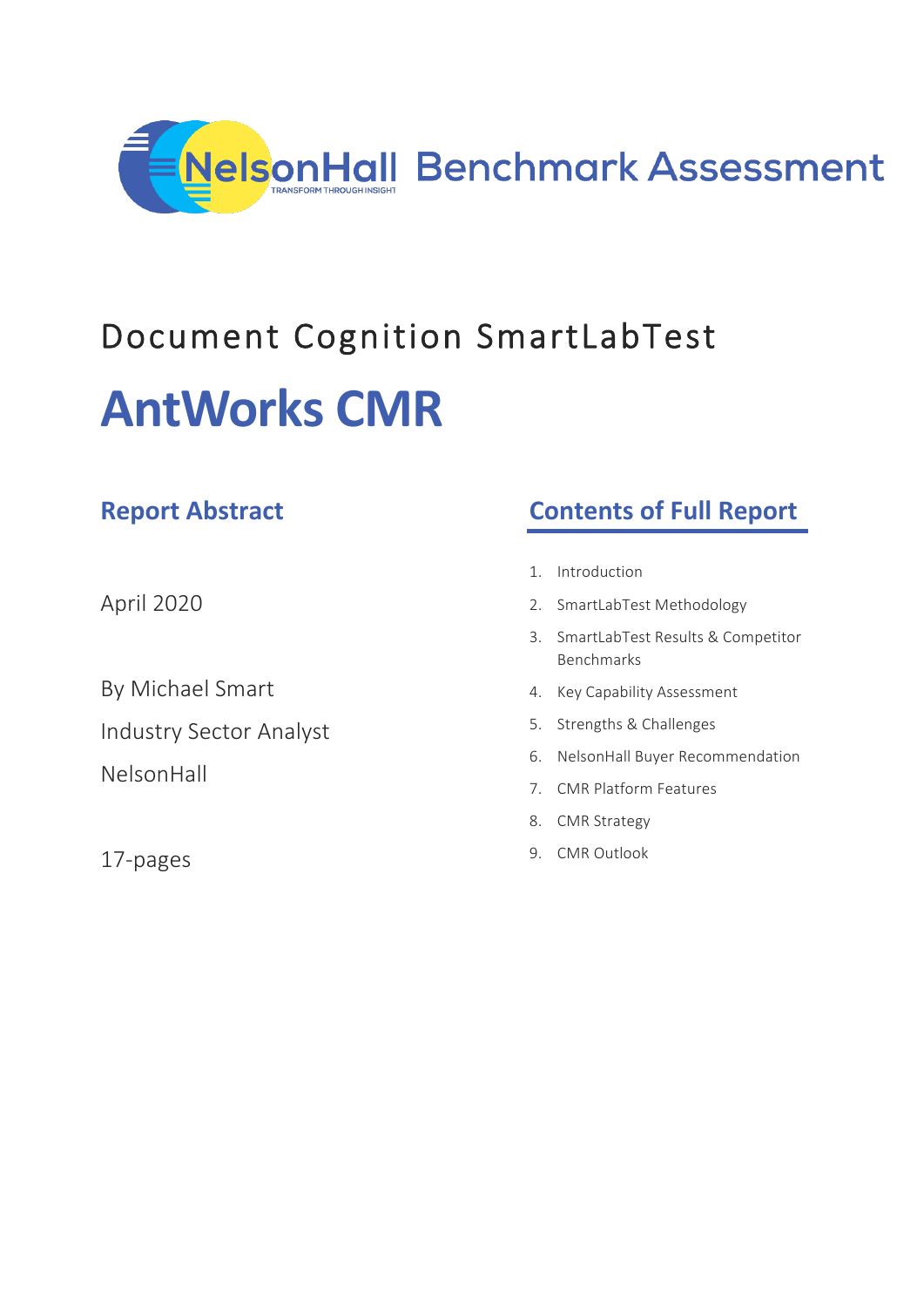

## **Who is This Vendor Assessment For?**

NelsonHall's AntWorks CMR report is a functional "lab" test evaluation of the AntWorks CMR document cognition platform, designed for:

- Sourcing managers monitoring the capabilities of existing suppliers of Document Cognition platforms and identifying vendor suitability for document cognition RFPs
- RPA and intelligent automation center of excellence personnel evaluating document cognition platform capability
- Vendor marketing, sales, and business managers looking to benchmark their platforms against their peers
- Financial analysts and investors covering intelligent automation and Document Cognition platforms.

## **Key Findings & Highlights**

This NelsonHall vendor assessment tested AntWorks CMR's capabilities in ingesting and interpreting:

- Structured documents such as mortgage applications and ACORD filings
- Semi-structured documents such as invoices and purchase orders
- Highly unstructured documents such as resumes.

The KPIs assessed for each document type included:

- Proportion of fields correctly recognized
- Accuracy of extraction of recognized fields
- Proportion of fields overall that 100% accurate and require no manual intervention.

AntWorks' CMR encompasses multi-format data ingestion, fractal network-driven learning for natural language understanding using combinations of supervised learning, deep learning, and adaptive learning, and accelerators. Current industry accelerator modules include financial document API, mortgage API, invoicing, and trade finance, amongst others.

CMR aims to be a business user friendly way of introducing document cognition with its Content-based Object Retrieval (CBOR) to "lift and associate all the content" to capture the documents' data and perform training in production for continuous improvement using ML integrated into the recognition engine.

AntWorks has stressed the differentiation of its fractal analysis-based CMR compared to that of traditional OCR leveraging neural network-based ML, highlighting fractal analysis' higher quality pattern recognition (leading to higher accuracy of captured content, in particular with handwritten forms); being zone and template independent (and therefore more able to adjust to changes in document templates); the ability to utilize JIT pattern recognition methods, rather than sequential and linear character matching; and the lack of requirement for a predefined font library.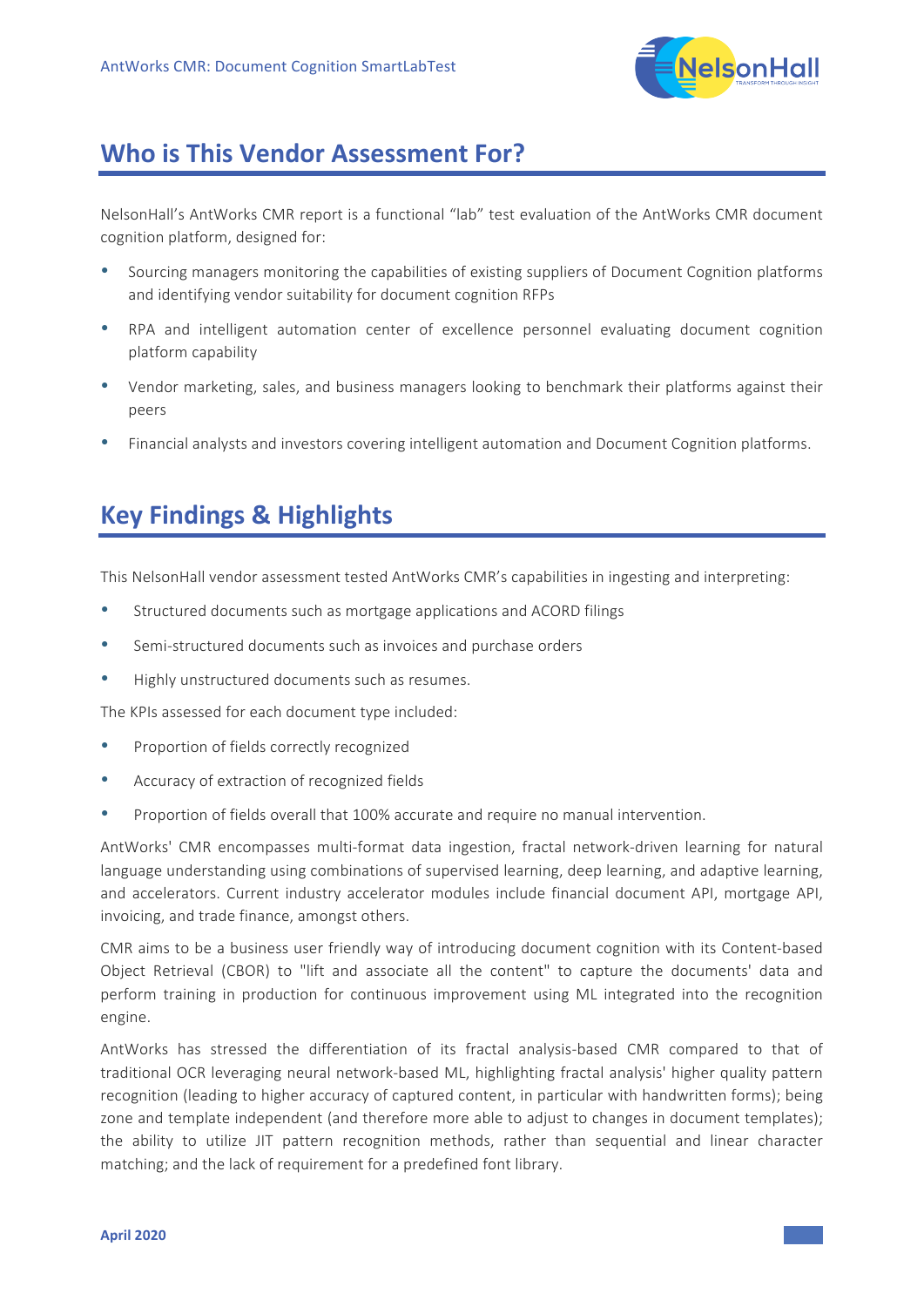

# **Scope of the Report**

The report provides a comprehensive and objective analysis of AntWorks CMR's capabilities, including:

- Designing the document cognition models
- Document Ingestion
- Document verification
- Testing.

This report provides the quantitative results of the SmartLabTest comparing the platform's performance for each document type. This report includes:

- The SmartLabTest results
- Analysis of the platform's strengths & weaknesses
- Identification of the key features of each platform
- An evaluation of comparative platform maturity

# **Document Cognition Vendor Assessments also Available for:**

ABBYY, Automation Anywhere, LTI, UiPath